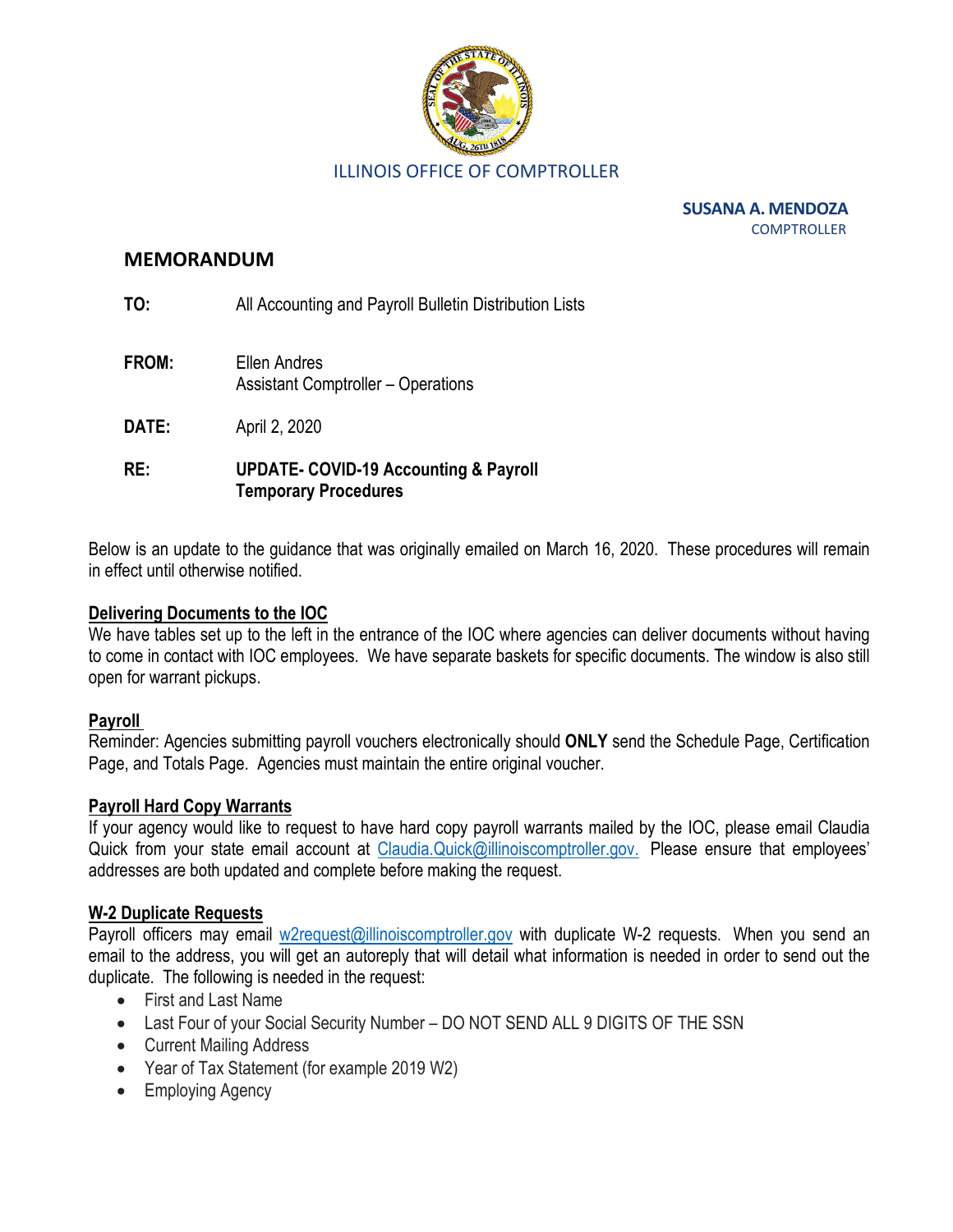# **Travel Vouchers**

Agencies may now submit travel vouchers that are not considered priority, if the following guidelines are met:

- You can only submit travel if you are able to do so on a separate file that contains only travel. The file cannot contain any other paperless payments.
- The C-10s (Travel Vouchers), back up documents, and balancing report can be mailed or delivered to the IOC. There is not an electronic option at this time.
- Travel vouchers will be processed as time allows.

## **Vouchering for COVID-19 Related Payments**

Agencies making payments over \$20,000 related to the Disaster Proclamation in response to the COVID-19 pandemic should use one of the following detail object codes. An obligation is not required to be filed with the IOC for COVID-19 payments over \$20,000. The voucher description should say "Payment for XXXX in accordance with the State Disaster Proclamation signed by the Governor on 3/9/20."

# **4553** Payments to Governmental Units and Tax-Exempt Organizations

Reimbursements and other payments to such entities for or authorized by the State (e.g., stream gauging by U.S. Geological Survey). Excludes grants to local governments (4470), grants to Illinois State Agencies (4479), and grants to tax-exempt organizations (4480). **NR**

## **4558** Services, Not Elsewhere Classified.

Payments made directly to non-state employees for services which do not fall within a more specific detail object under "Grants and Awards." Includes the services of court reporters and hearing officers. This code is NOT used for attorney payments (4459) or combined settlement/attorney payments (4487). **R**

**4568** Supplies, Equipment, and Prescription Drugs, Payments to Vendors.

Payments made DIRECTLY TO VENDORS for supplies, equipment, and prescription drugs. Excludes payments for services and reimbursements to benefit recipients. **NR**

## **4570** Grants to Local Governments, Not Elsewhere Classified.

Grants to political subdivisions of the State created by or pursuant to law. Includes grants to such entities as planning commissions and port districts as well as counties, municipalities and townships. Excludes payments of a reimbursement nature that are not grant-related (detail object 4453). **NR**

## **4580** Grants to Tax Exempt Organizations.

Payments to community action agencies and other statewide organizations of a tax-exempt nature. Grants to Illinois State Agencies should be charged to 4479. This detail object should not be used for any payment that includes services. **NR**

**4589** Nontaxable Grants and Awards, Not Elsewhere Classified, Payments to Recipients.

Nontaxable grant and award payments made DIRECTLY TO RECIPIENTS, not

reportable on IRS Form 1099, which do not fall within a more specific detail object under "Grants and Awards." Includes reimbursements of qualifying expenses under the Illinois Forestry Development Act cost-share program and payments to individuals under the Individual Family Grant Program. Excludes taxable grants paid directly to recipients (4443) and all payments to service providers and vendors. Refer to SAMS Procedure 17.20.50 for further information on payments subject to IRS Form 1099 reporting. **NR**

If your COVID-19 payment is not classified as one of the 45XX DOCS listed above and is greater than \$20,000, please use the applicable DOC and include language similar to "Payment for XXXX in accordance with the State Disaster Proclamation signed by the Governor on 3/9/20."